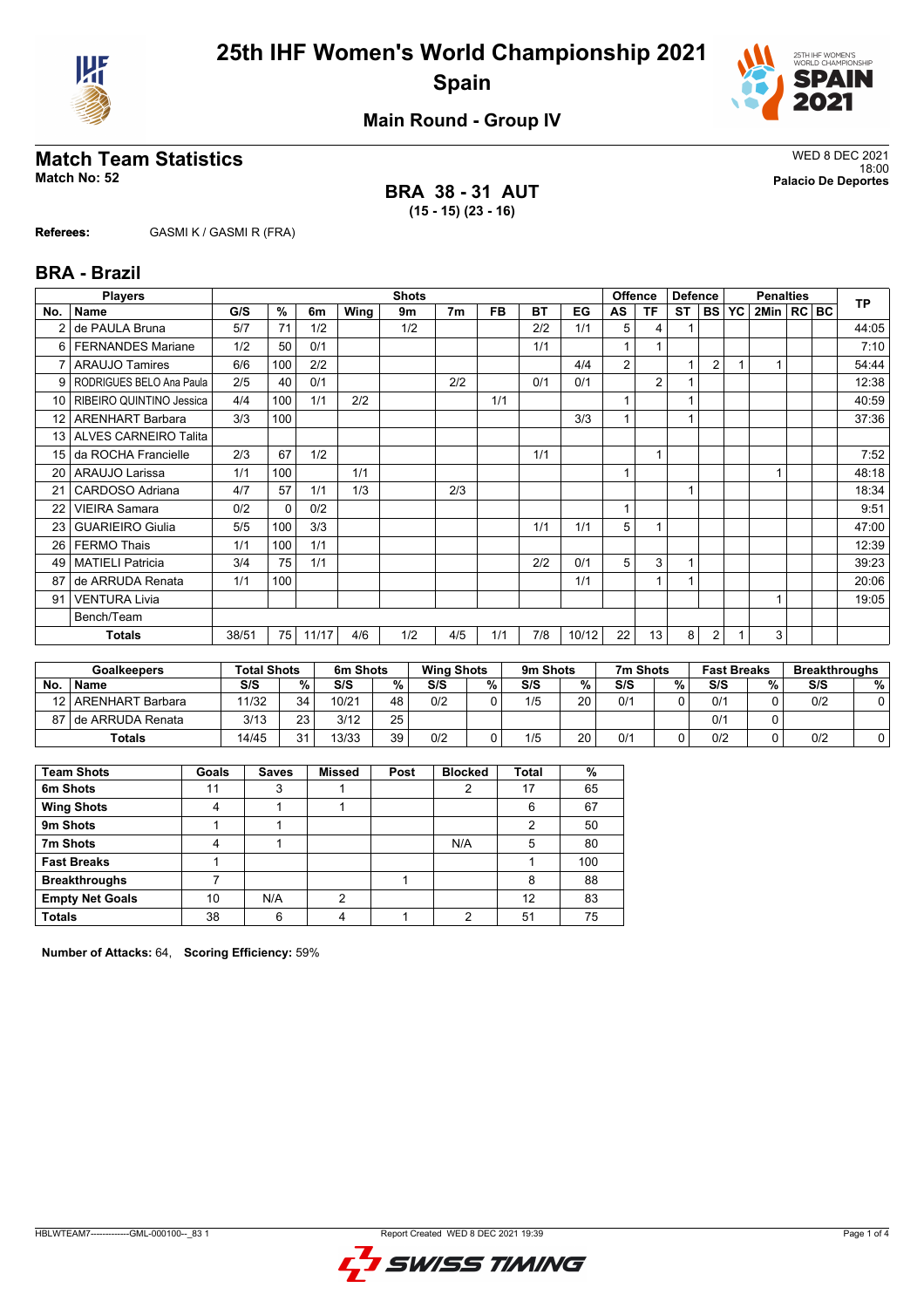

# **25th IHF Women's World Championship 2021 Spain**



## **Main Round - Group IV**

### **Match Team Statistics** WED 8 DEC 2021 18:00 **Match No: 52 Palacio De Deportes**

**BRA 38 - 31 AUT (15 - 15) (23 - 16)**

**Referees:** GASMI K / GASMI R (FRA)

## **BRA - Brazil**

### **Shots Distribution Players** Goals / Shots 2 de PAULA B 6 FERNANDES M 7 ARAUJO T 13 ALVES CARNEIRO T 9 RODRIGUES BELO A 10 RIBEIRO QUINTINO J 12 ARENHART B F п  $1/1$  1/1 89 ŋ j, A A n 1/1 н н 机电 4/4 ă,  $1/1$  $1/1$  $1/3$   $1/1$  $\frac{1}{2}$  2/2 1/1  $\frac{1}{2}$   $\frac{1}{2}$  2/2  $\frac{1}{2}$  1/1  $1/1$  1/1 u a 2/2 u p 1-Blocked 2-Missed 1-Post 15 da ROCHA F 21 CARDOSO A 22 VIEIRA S 23 GUARIEIRO G 26 FERMO T 49 MATIELI P 20 ARAUJO L 1/1  $1.077 - 0/1$  $1\sqrt{1/1}$ п п F  $2/2$  0/1 Ä j. п д h n e ÷ . . Ъ Ъ h ■ 0/1 U  $\frac{1}{2/2}$  $2/2$  1/1  $1/1$   $1/1$ u s  $1/1$ ■ 2/2 н. 1-Blocked 1-Missed 1-Missed

| 87 de ARRUDA R 91 VENTURA L |  |  |
|-----------------------------|--|--|
| 1/1                         |  |  |
|                             |  |  |



# Saves / Shots

| 0/3 | 1/1 | 0/7  |
|-----|-----|------|
| 2/5 |     | 2/6  |
| 1/7 | 1/4 | 7/12 |

| 12 ARENHART B  |     |     |  |  |  |  |  |  |  |
|----------------|-----|-----|--|--|--|--|--|--|--|
| 0/3            | 1/1 | 0/4 |  |  |  |  |  |  |  |
| 1/2            |     | 1/4 |  |  |  |  |  |  |  |
| 1/6            | 1/4 | 6/8 |  |  |  |  |  |  |  |
| 87 de ARRUDA R |     |     |  |  |  |  |  |  |  |

i<br>Termin

|     | 0/3 |  |  |  |  |  |  |  |  |  |
|-----|-----|--|--|--|--|--|--|--|--|--|
| 1/3 | 1/2 |  |  |  |  |  |  |  |  |  |
| n/1 | 1/4 |  |  |  |  |  |  |  |  |  |

 $5/6$  0/1  $1/2$ 

**Team** Goals / Shots

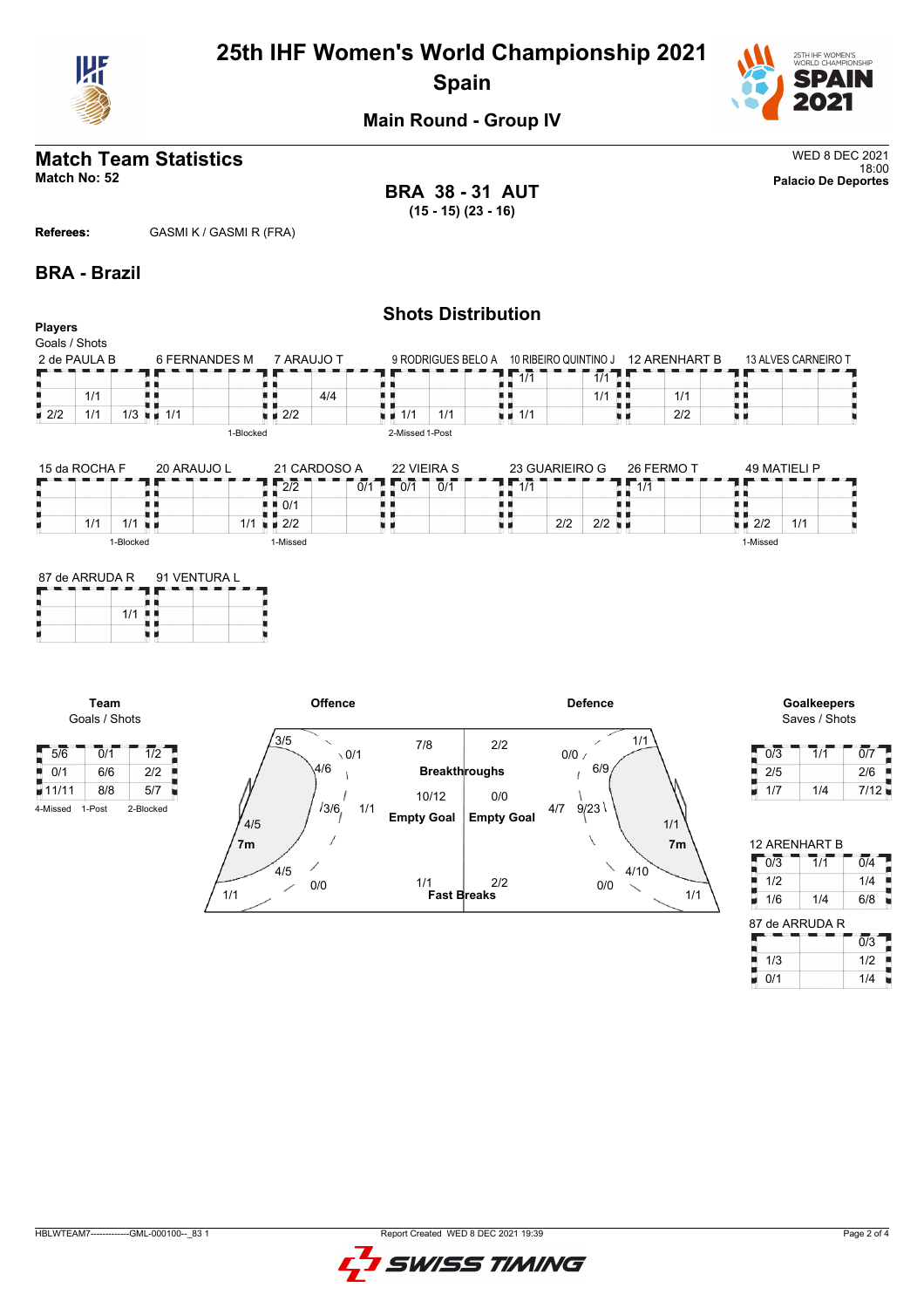



**Main Round - Group IV**

# **Match Team Statistics** WED 8 DEC 2021

**BRA 38 - 31 AUT (15 - 15) (23 - 16)**

18:00 **Match No: 52 Palacio De Deportes**

**Referees:** GASMI K / GASMI R (FRA)

## **AUT - Austria**

|                 | <b>Players</b>           |             | <b>Shots</b> |       |                              |     |                |           |           |    |    | <b>Offence</b><br><b>Defence</b> |           |           | <b>Penalties</b> |                |  |  | <b>TP</b>             |
|-----------------|--------------------------|-------------|--------------|-------|------------------------------|-----|----------------|-----------|-----------|----|----|----------------------------------|-----------|-----------|------------------|----------------|--|--|-----------------------|
| No.             | <b>Name</b>              | G/S         | %            | 6m    | Wing                         | 9m  | 7 <sub>m</sub> | <b>FB</b> | BT        | EG | AS | ΤF                               | <b>ST</b> | <b>BS</b> | YC               | 2Min   RC   BC |  |  |                       |
|                 | <b>IVANCOK Lena</b>      |             |              |       |                              |     |                |           |           |    |    |                                  |           |           |                  |                |  |  | 16:24                 |
| 6               | <b>DEDIC Mirela</b>      | 2/2         | 100          |       | 2/2                          |     |                |           |           |    |    |                                  |           |           |                  | $\overline{2}$ |  |  | 59:45                 |
| 7               | <b>SCHINDLER Johanna</b> | 3/7         | 43           | 2/6   |                              | 1/1 |                |           |           |    |    |                                  |           |           |                  |                |  |  | 59:32                 |
|                 | 9 KOVACS Patricia        | 8/11        | 73           | 4/7   |                              | 2/2 | 1/1            | 1/1       |           |    | 13 | 3                                |           |           |                  |                |  |  | 50:28                 |
| 11              | <b>TOMASINI Fabienne</b> | 1/1         | 100          |       |                              |     |                | 1/1       |           |    |    |                                  |           |           |                  |                |  |  | 37:23                 |
| 13              | <b>DRAGULJIC Sarah</b>   | 1/1         | 100          | 1/1   |                              |     |                |           |           |    |    |                                  |           |           |                  |                |  |  | 7:27                  |
| 15 <sup>1</sup> | WESS Claudia             |             |              |       |                              |     |                |           |           |    |    |                                  |           |           |                  |                |  |  | 22:59                 |
| 17 <sup>1</sup> | <b>REICHERT Johanna</b>  | 2/2         | 100          | 2/2   |                              |     |                |           |           |    |    | 3                                |           |           |                  |                |  |  | 15:07                 |
| 18 <sup>1</sup> | <b>DRAMAC Kristina</b>   | 4/11        | 36           | 3/8   |                              | 0/2 |                |           | 1/1       |    |    | 4                                |           |           |                  |                |  |  | 23:56                 |
| 27              | <b>HAJGATO Anna</b>      |             |              |       |                              |     |                |           |           |    |    |                                  |           |           |                  |                |  |  | 29:10                 |
| 29              | <b>IVANCOK</b> Ines      | 8/16        | 50           | 6/13  |                              | 1/2 |                |           | 1/1       |    | 4  |                                  |           |           |                  |                |  |  | 46:49                 |
| 44              | <b>LEITNER Nora</b>      | 2/6         | 33           | 2/6   |                              |     |                |           |           |    |    |                                  |           |           |                  |                |  |  | 51:00                 |
|                 | Bench/Team               |             |              |       |                              |     |                |           |           |    |    |                                  |           |           |                  |                |  |  |                       |
|                 | Totals                   | 31/57       | 54           | 20/43 | 2/2                          | 4/7 | 1/1            | 2/2       | 2/2       |    | 22 | 14                               | 3         | 2         | 2                | 5              |  |  |                       |
|                 |                          |             |              |       |                              |     |                |           |           |    |    |                                  |           |           |                  |                |  |  |                       |
|                 | Coolisanova              | Tatal Chata |              |       | $C_{\rm max}$ $C_{\rm heat}$ |     | Wing Chata     |           | $0m$ $0n$ |    |    | $7nn$ Chata                      |           |           | East Drasks      |                |  |  | <b>Deanlitheaughn</b> |

| Goalkeepers |                     | Total Shots |        | 6m Shots |    | <b>Wing Shots</b> |    | 9m Shots |    | 7m Shots |    | <b>Fast Breaks</b> |   | Breakthroughs |    |
|-------------|---------------------|-------------|--------|----------|----|-------------------|----|----------|----|----------|----|--------------------|---|---------------|----|
| No.         | <b>Name</b>         | S/S         | $\%$ . | S/S      | %  | S/S               | %  | S/S      | %  | S/S      | %  | S/S                | % | S/S           | %. |
|             | <b>IVANCOK Lena</b> | 2/14        | 14     | 1/6      | 17 |                   |    |          |    | 1/3      | 33 | 0/1                |   | 0/3           |    |
|             | 27 HAJGATO Anna     | 4/22        | 18     | 2/7      | 29 | 1/5               | 20 | 1/2      | 50 | 0/1      |    |                    |   | 0/1           |    |
|             | EG                  | 10          |        |          |    |                   |    |          |    |          |    |                    |   |               |    |
|             | <b>Totals</b>       | 6/44        | 14     | 3/14     | 21 | 1/5               | 20 | 1/2      | 50 | 1/5      | 20 | 0/1                |   | 0/7           |    |

| <b>Team Shots</b>      | Goals          | <b>Saves</b> | <b>Missed</b> | Post | <b>Blocked</b> | <b>Total</b> | %   |
|------------------------|----------------|--------------|---------------|------|----------------|--------------|-----|
| 6m Shots               | 20             | 13           | 5             | 3    | 2              | 43           | 47  |
| <b>Wing Shots</b>      | $\overline{2}$ |              |               |      |                | 2            | 100 |
| 9m Shots               | 4              |              |               |      |                |              | 57  |
| 7m Shots               |                |              |               |      | N/A            |              | 100 |
| <b>Fast Breaks</b>     | ົ              |              |               |      |                | 2            | 100 |
| <b>Breakthroughs</b>   | ົ              |              |               |      |                | າ            | 100 |
| <b>Empty Net Goals</b> |                | N/A          |               |      |                |              |     |
| <b>Totals</b>          | 31             | 14           | 6             | 4    | 2              | 57           | 54  |

**Number of Attacks:** 64, **Scoring Efficiency:** 48%